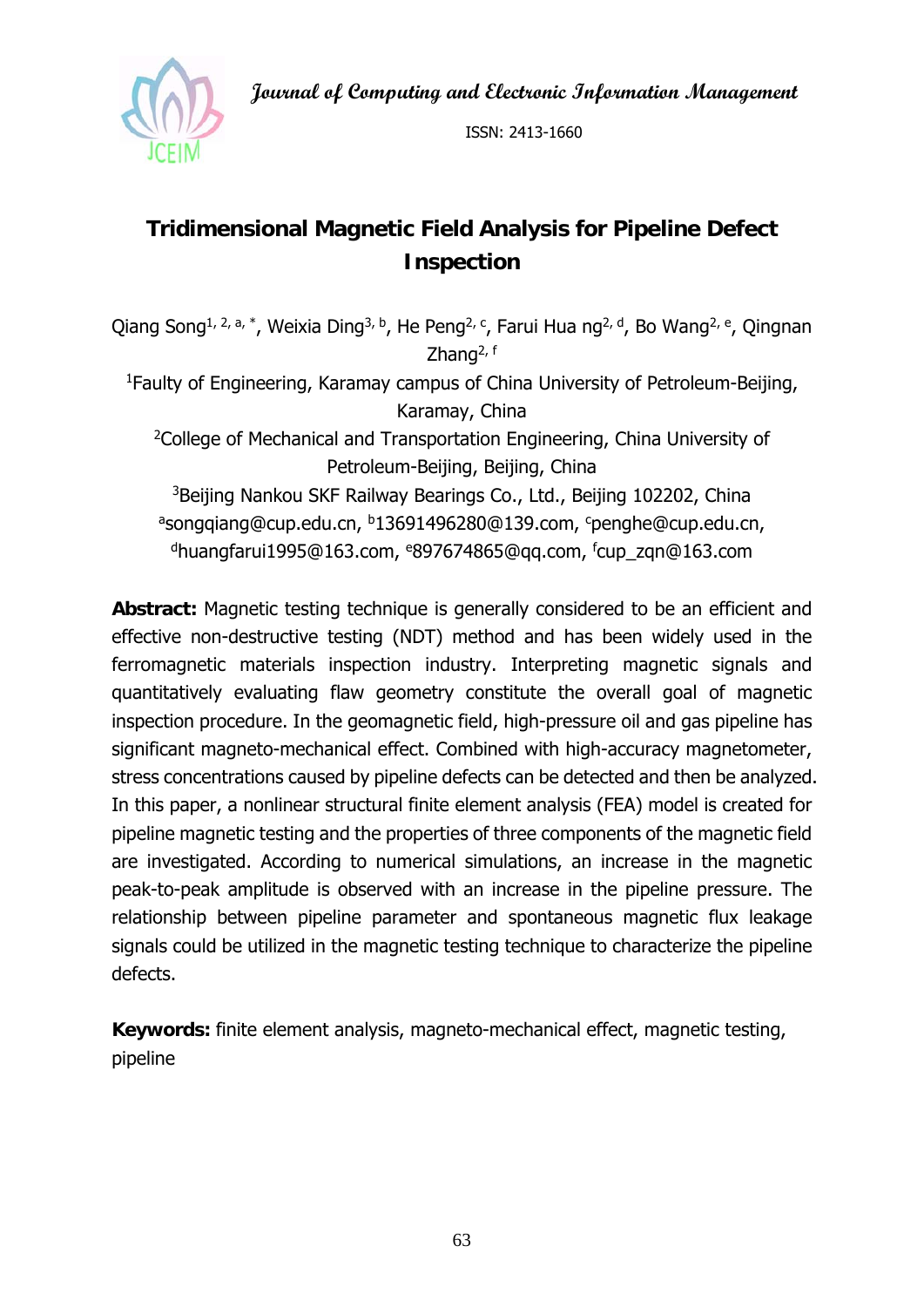### **1. Introduction**

The application of non-destructive testing (NDT) is an integral part of oil and gas pipeline integrity management. Several NDT techniques are available for oil and gas pipeline inspection and magnetic testing technique is generally considered to be the most widely accepted and applied [1-3]. In the geomagnetic field, high-pressure oil and gas pipeline has significant magneto-mechanical effect, and stress concentration caused by pipeline defects can distort pipeline magnetic field on the ground [4]. By detecting magnetic anomalies signals using micro-magnetic sensor on the ground, defects and local stress concentrations of pipeline can be evaluated [1]. The principles of pipeline magnetic testing technique include the magneto-elastic effect, the magneto-plastic effect, the magnetic field leakage (MFL) effect and the spatial distribution of spontaneous magnetic flux leakage (SMFL). The magneto-elastic effect can be defined as the change in pipeline magnetization with stress in the geomagnetic field [5].The magneto-plastic effect, represented as an irreversible increase of the induced magnetic fields, is conditioned by the mechanical stress in the geomagnetic field [3].The MFL effect is caused by structural and mechanical inhomogeneities of the pipelines under the conditions of natural magnetization. Losses in the pipe wall thickness, perhaps caused by corrosion or cracks, results in a redistribution of the magnetic field in the vicinity of the flaw, causing some of the magnetic field to leak out [2]. The spatial distribution of SMFL is important for magnetic testing technology, especially in terms of the identification of pipeline defects.



Fig. 1 Tridimensional pipeline cylindrical coordinate system

Detecting and characterizing defects constitutes the overall goal of the magnetic testing procedure. Defect detection using magnetic sensors is a mature area of work, but defect characterization using magnetic signals is an open research problem. Several issues involved in this process are not well understood, for example, the interplay of tridimensional SMFL field for tridimensional defects, the effect of pipeline pressure on magnetic signals, and the relationships between defect properties and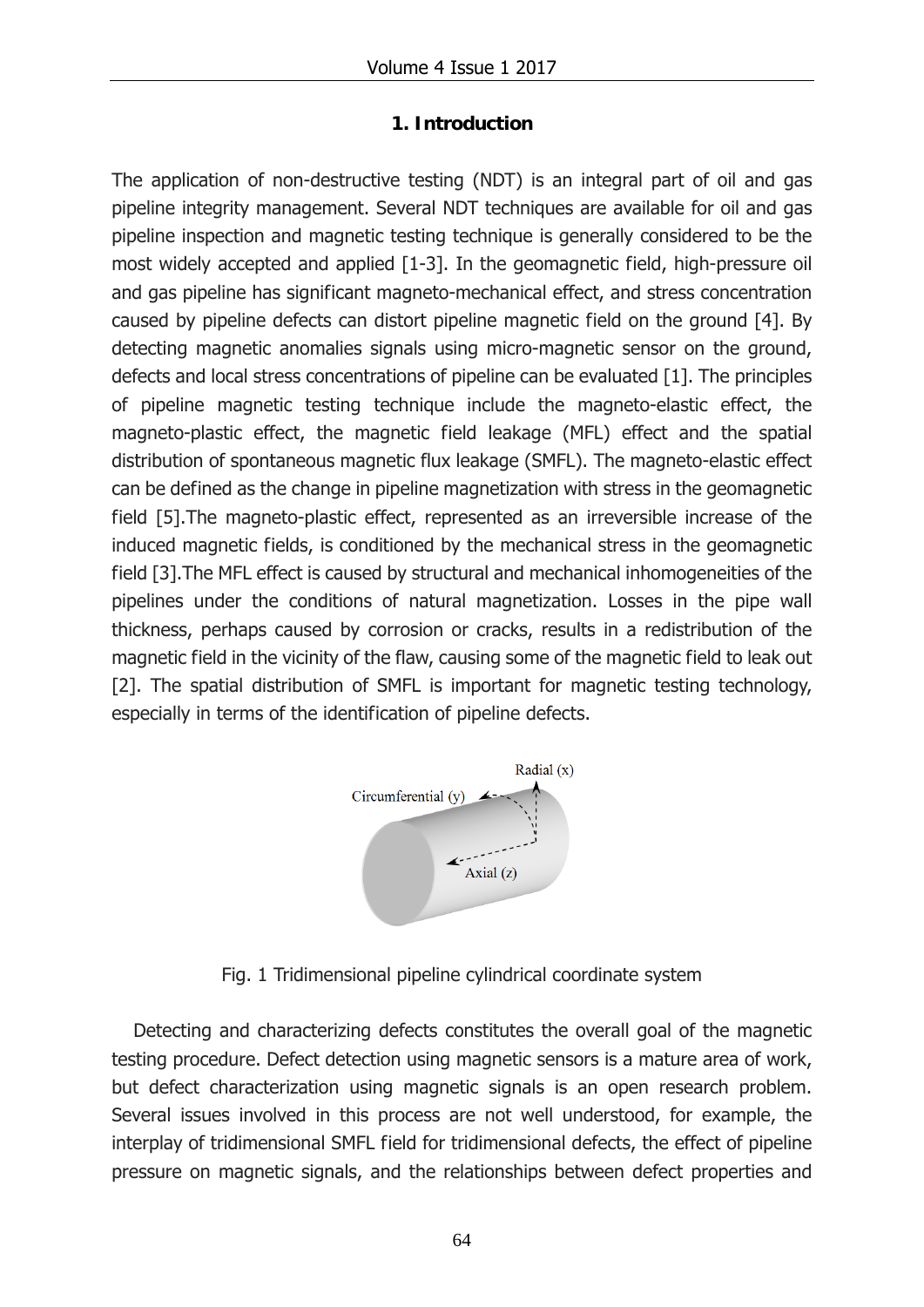magnetic signal properties. As indicated above, stress concentration and metal loss induce anomalous readings in the SMFL field, where field is a vector field. Applying a convenient cylindrical frame of reference, coinciding with the pipeline axis, the axial, radial and circumferential components of SMFL field are identified as shown in Fig. 1. In this paper, tridimensional finite element analysis (FEA) has been used to model SMFL field for the examination of pipelines. The properties of three components of the SMFL field as well as their utility for defect characterization are investigated.

## **2. Finite element modeling and numerical simulation**

SMFL fields due to known defects in ferromagnetic specimens can be modeled by solving Maxwell's equations using the FEA method [2]. The ANSYS software uses Maxwell's equations as the basis for electromagnetic field analysis. The primary unknowns (degrees of freedom) that the finite element solution calculates are magnetic and electric potentials. Other magnetic field quantities such as magnetic field flux density, current density, energy, forces, loss, inductance and capacitance are derived from these degrees of freedom. Depending on the element type and element option, the degrees of freedom may be scalar magnetic potentials, vector magnetic potentials or edge flux, as well as non-time integrated and time integrated electric potential.



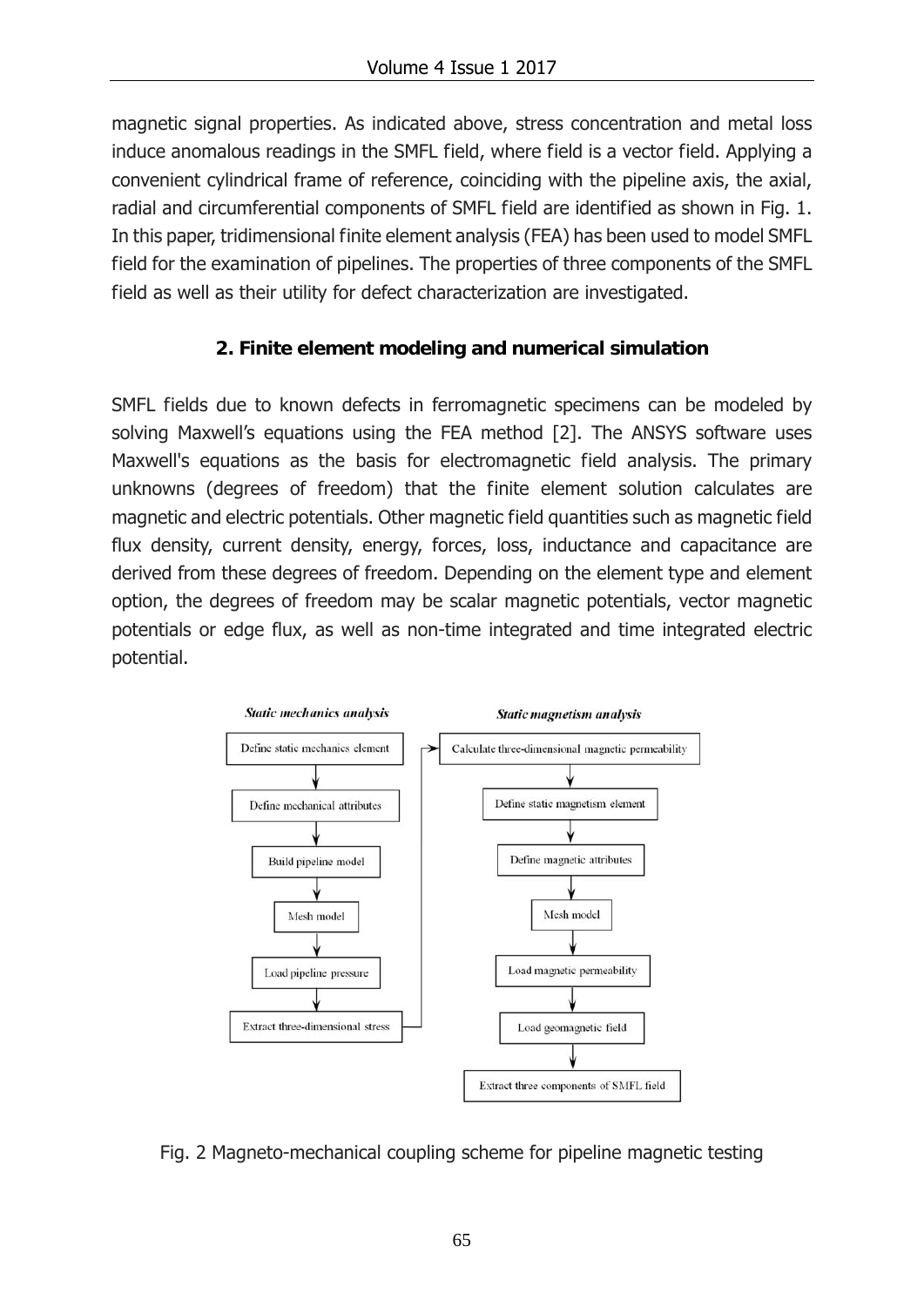The procedure for doing a magneto-mechanical coupling analysis is shown in Fig. 2, which consists of ten main steps: (1) create the mechanics environment, (2) build the model and assign mechanical attributes to each region within the model, (3) mesh the model, (4) apply boundary conditions and load mechanics excitation, (5) obtain the solution and extract stress, (6) build magneto-mechanical coupling model, (7) create the magnetism environment, (8) assign magnetic attributes to each region within the model and mesh the model, (9) apply boundary conditions and load magnetic excitation, (10) obtain the solution and review the results.

In this paper, SOLID 45 and SOLID 96 are defined respectively as element type for static mechanics and static magnetism analysis. The nonlinear structural 3-D FEA model is shown in Fig. 3. The pipeline wall is specified to be grade X70 with diameter of 146mm, wall thickness of 10mm, and length of 1500mm. The pipeline defect is a outer surface hole and the radius is cycled between 2 and 6 mm. The hole penetrate 40% through the pipeline wall. The mechanical properties of X70 steel are shown in table 1. The amplitude of axial geomagnetic field is taken to be 40 A/m and fine mesh is generated within the problem region of interest in order to get better results. The magneto-mechanical coupling equation is given by [6]

$$
\mu = \mu_{\rm T} (1 + bH / \mu_{\rm T}) [a_0 + a_1 | \sigma |^{m} e^{n|\sigma|}]
$$
 (1)

where  $\sigma$  is the stress, T is the temperature,  $\mu_{\text{t}}$  is the initial magnetic permeability relating to T, b is a constant relating to material properties, and  $a_0$ ,  $a_1$ ,  $m$ , n are the coefficients depending on the direction and value of applied stress. Eq. (1) shows that the relation between magnetic permeability and stress is nonlinear, including the power function and exponential function. Accordingly, the magnetic permeability increases rapidly and the ferromagnet is liable to be magnetized when the stress goes up. For X70 steel,  $b=2.5$ ,  $\mu_{\text{t}} = 285$ , if  $\sigma < 50$ MPa,  $a_0=0.76804$ ,  $a_1=0.00916$ ,  $m=1.90412$ ,  $n=0.03353$ , and if  $\sigma \geq 50$ MPa,  $a_0 = -0.00447$ ,  $a_1 = 0.04108$ ,  $m=1.55499$ ,  $n=0.03148$ .



Fig.3 Three dimensional FEA structural model for pipeline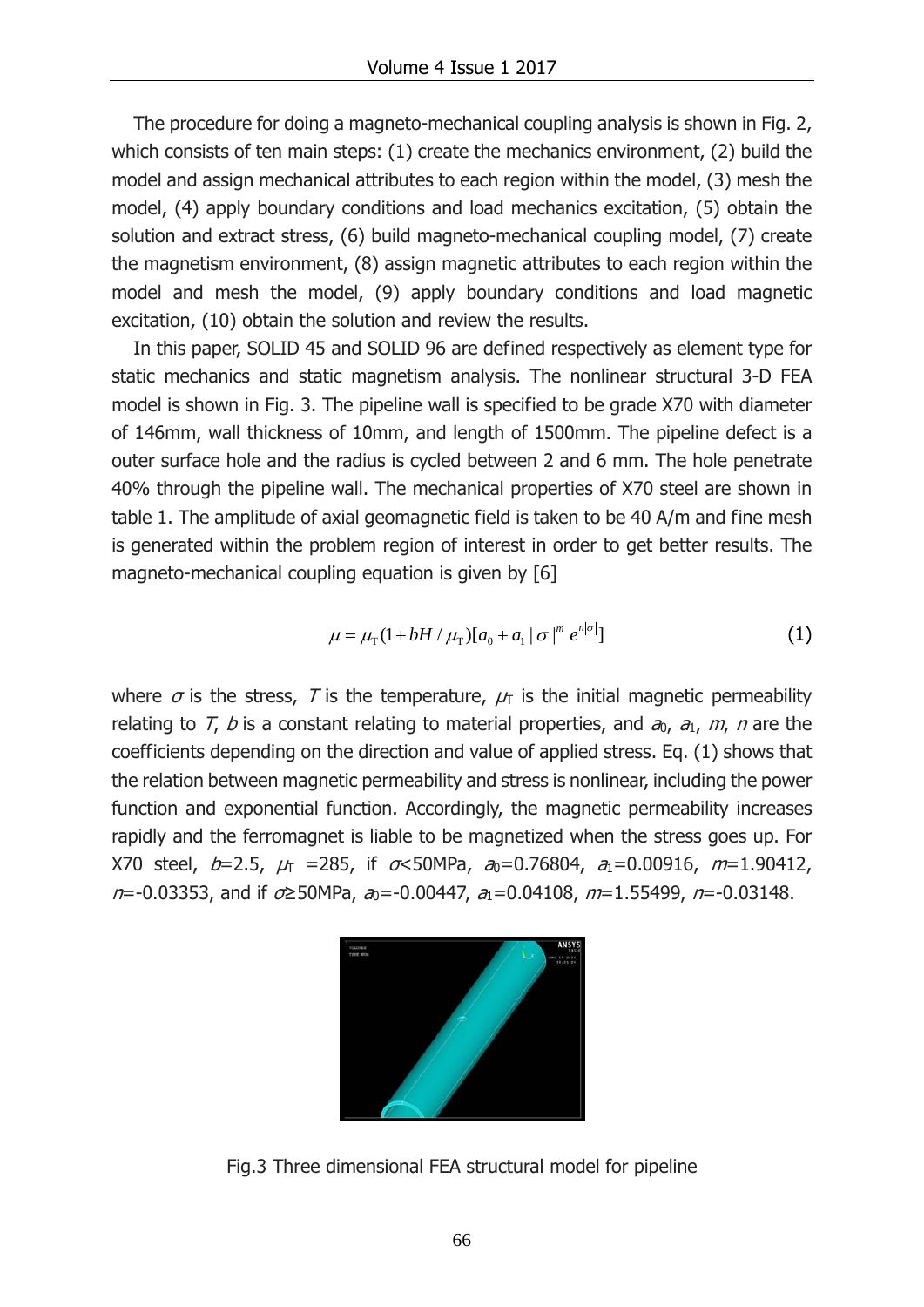| Material | Elastic modulus | Poisson radio | Yield strength | Density              |
|----------|-----------------|---------------|----------------|----------------------|
|          | (GPa)           |               | (MPa)          | (kq/m <sup>3</sup> ) |
| X70      | 210             | 0.3           | 483            | 7850                 |

| Table 1 Mechanical properties of pipeline |  |  |
|-------------------------------------------|--|--|
|-------------------------------------------|--|--|



Fig. 4 Color contour plots of the pipeline stress field



Fig.5 Surface mesh plots of the SMFL field components

Fig. 4 shows the color contour plots of the radial, circumferential, and axial stress of the pipeline, respectively. Fig. 5 shows the surface mesh plots of the radial, circumferential, and axial components of the SMFL field, respectively. The axial component is the only field component that does not change polarity and is primarily indicative of the magnetic flux density induced in the pipeline wall. Though studies have shown the axial signal has some indication on defect depth and length, it can not be solely relied upon for high accuracy results. The radial component ideally has a unique bipolar nature and an effective zero bias level. Studies have shown that defect length can be extremely well defined by the location of the peaks, with the radial amplitude induced by the defect having a high correlation in estimating defect depth. Like the radial component, the circumferential component is bipolar in nature and has a zero bias. However, unlike the radial component it also is bipolar in the circumferential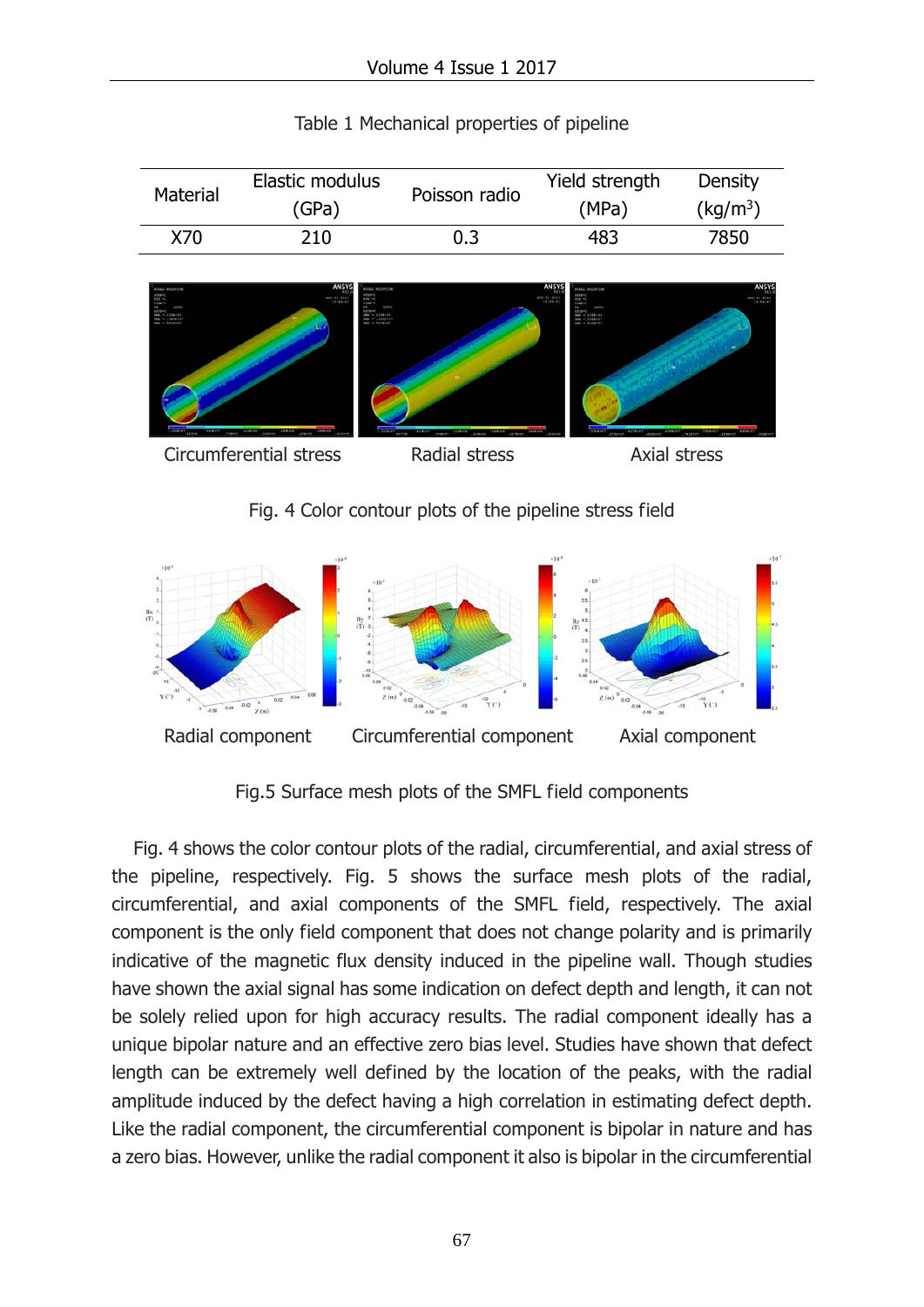direction. The locations of the peaks are extremely well correlated with defect length and width. Another observation to note is the magnitude of the radial component is 10 to 15 times smaller than either that of the axial component, and the magnitude of the circumferential component is 100 times smaller than either that of the axial component.

Fig. 6 shows the effect of pipeline pressure on the defect peak-to-peak amplitude of radial SMFL component which clearly illustrates an increase in defect SMFL amplitude with increasing pipeline pressure.



Fig. 6 An increase in the defect SMFL amplitude with increasing pipeline pressure

#### **3. Conclusion**

Compared with magnetic scalar testing, magnetic vector testing has more advantages and could provide more information about the defect. In this paper, based on numerical simulations carried out in ANSYS electromagnetic field analysis, a nonlinear structural tridimensional FEA model is created for pipeline magnetic testing and the magneto-mechanical coupling scheme is described. The spatial distribution and properties of three components of spontaneous magnetic flux leakage are also investigated. According to numerical simulations, an increase in the magnetic peak-to-peak amplitude of radial SMFL component is observed with an increase in the pipeline pressure. The relationship between pipeline parameter and magnetic signals could be utilized in the magnetic testing technique to characterize the pipeline defects.

#### **Acknowledgements**

This paper was financially supported by Science Foundation of China University of Petroleum, Beijing (No. 2462015YQ0405), National Key Technology R&D Program